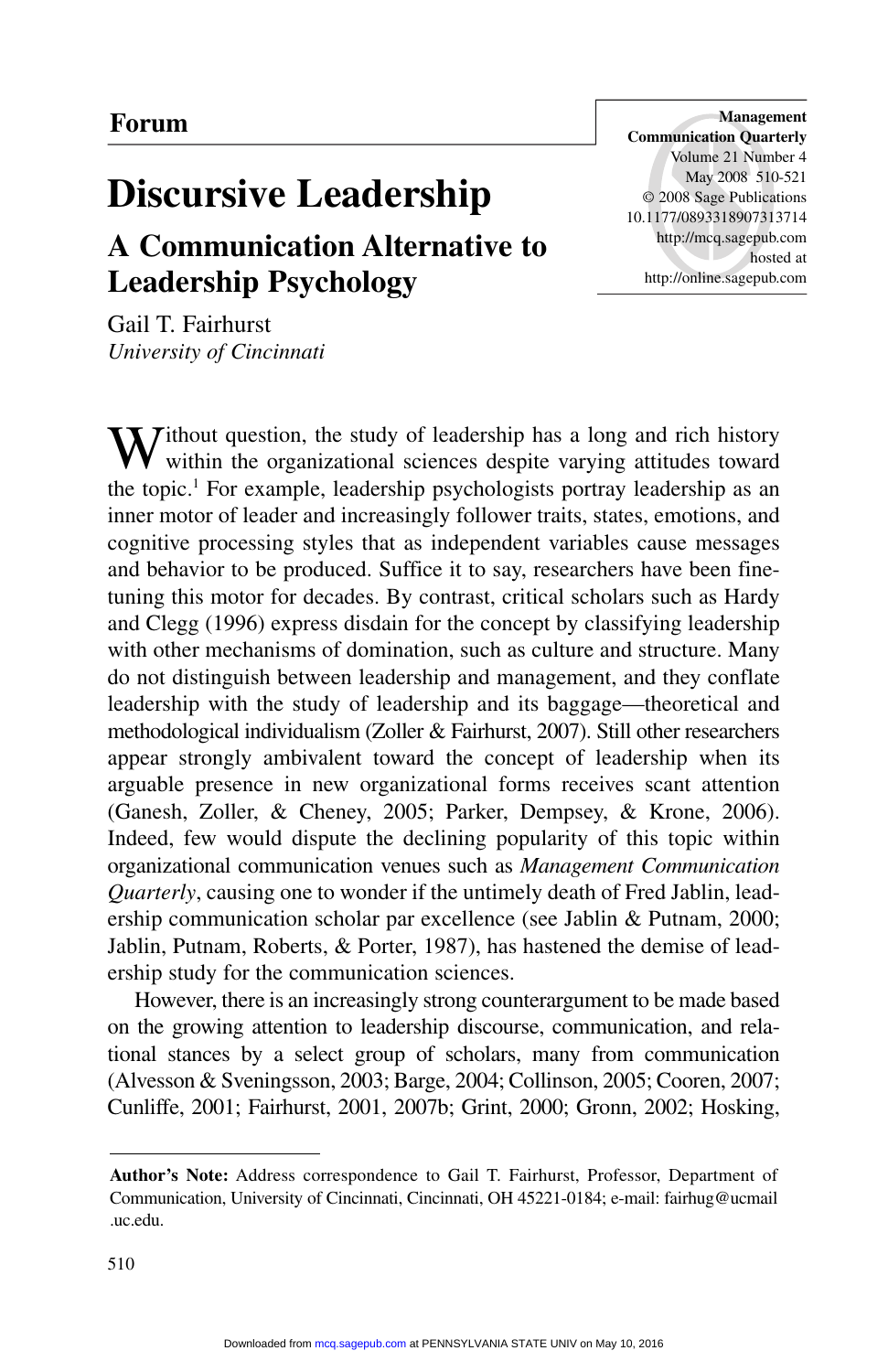1988; Kelly, White, Martin, & Rouncefield, 2006; Taylor & Robichaud, 2006; Tourish & Vatcha, 2005; Uhl-Bien, 2006). No doubt, this is a ripple effect of the linguistic turn within the organizational sciences (Alvesson & Kärreman, 2000a), a key early move by the communication sciences to study language and interaction, a negative reaction to the overwhelming dominance of leadership psychology, and a belief in the utility of leadership as a concept derived from members'methods. One contribution to this debate is my book *Discursive Leadership: In Conversation With Leadership Psychology* (Fairhurst, 2007a), and it pleases me to see this excellent panel of international scholars willing to further the dialogue in the *MCQ* forum.

*Discursive Leadership* attempts to answer two questions: First, what do we see, think, and talk about with a discursive lens directed toward leadership? Second, what leadership knowledge is to be gained in the interplay between a discursive lens and a psychological one? The book explores key discourse concepts and how they might create new understandings of the social and communicative aspects of leadership. Although my bias is a discursive one, I position discursive leadership and leadership psychology as alternating lenses; one is neither superior to nor derivative of the other. Why is this position important? As suggested, leadership psychology is the proverbial elephant in the living room because it has dominated leadership research since its inception (Bass, 1981; House & Aditya, 1997). Its presence cannot be ignored and thus invites commentary when posing an alternative stance.

To begin, I attempt to define two notoriously difficult concepts: leadership and discourse. From a constructionist stance, searching for the definition of leadership, amid seemingly endless definitional debate, appears futile (Grint, 2000; Rost, 1991). I prefer Robinson's definition (2001)—"Leadership is exercised when ideas expressed in talk or action are recognized by others as capable of progressing tasks or problems which are important to them" (p. 93)—for four reasons: First, leadership is a process of influence and meaning management among actors that advances a task or goal; leadership is thus grounded in task accomplishment (Robinson, 2001). Second, leadership is an attribution by followers and observers, suggestive of an "eye of the beholder"–like quality (Meindl, 1993, 1995). Third, the focus is on leadership processes, not leader communication alone, ideally, countering any tendency to valorize leaders (Yukl, 1999). Finally, leadership as influence and meaning management need not be performed by only one person appointed to a given role. It may shift and distribute itself among several actors (Gronn, 2002)—hence, the preference for the term *leadership actors*, which includes those who adopt a follower stance.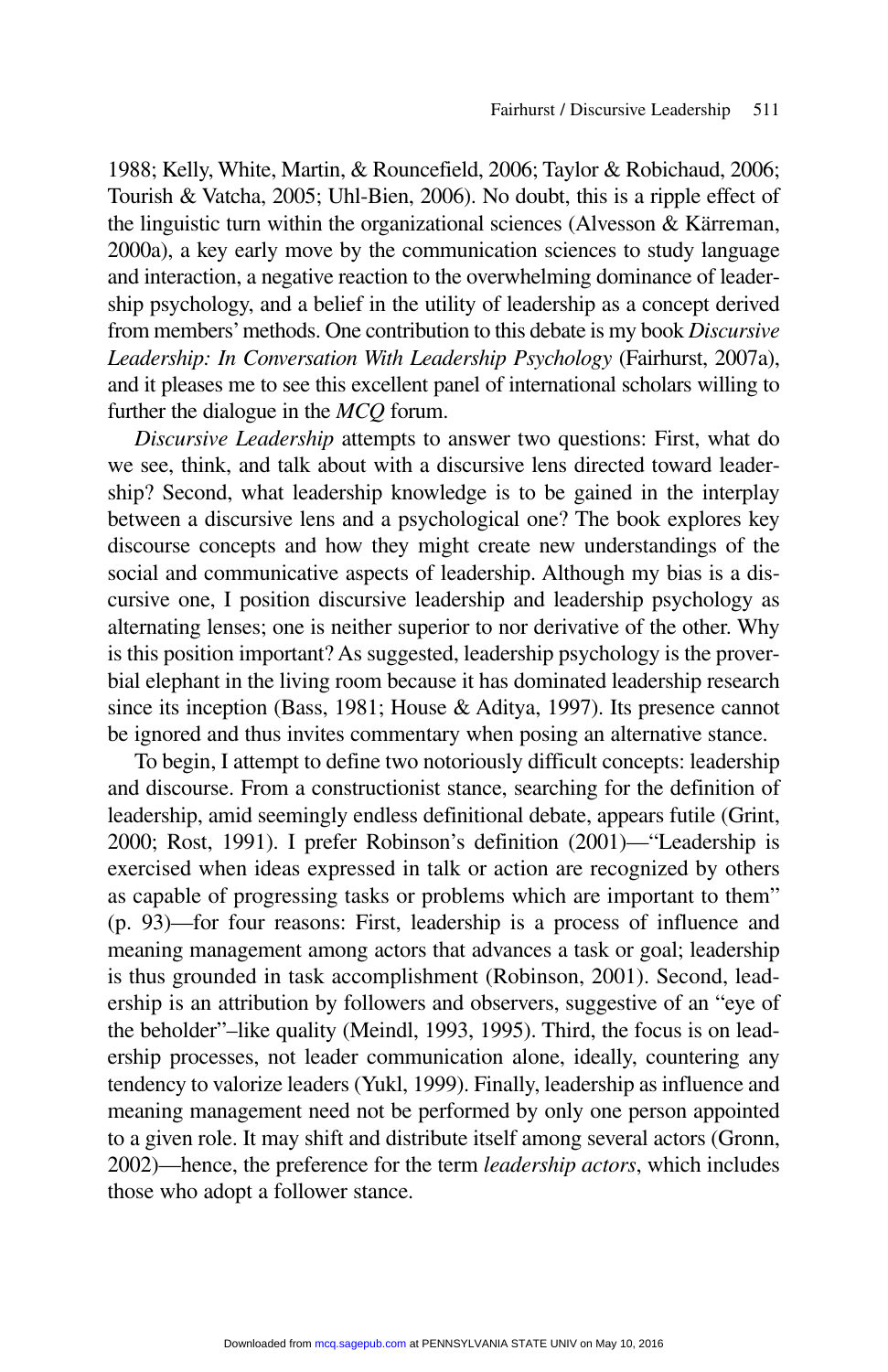#### 512 Management Communication Quarterly

Defining discourse poses its own challenges, but I generally follow the lead of Alvesson and Kärreman (2000b), who parsimoniously distinguish between language and social interaction (little-*d* discourse) and a more Foucauldian view as historically marked constellations of talk patterns, ideas, logics, and assumptions that constitute objects and subjects (big-*D* Discourse). Although not exhaustive, the book explores several discursive approaches, including conversation analysis, interaction analysis, speech act schematics, discursive psychology, Foucauldian analyses, critical discourse analysis, and narrative analyses. Collectively, they cover the range of little-*d* and big-*D* discursive perspectives and points in between. However, the book is organized around key discourse/Discourse concepts—sequence and temporal form, membership categorization, disciplinary power, self-identities and interpretative repertoires, narrative logics, and material mediations—and what they could mean for the study of leadership. The examples below, drawn from *Discursive Leadership,* reflect some of its potential to further our understanding of leadership.

#### **Contributions of Discursive Leadership Research**

To those unfamiliar with organizational discourse research, several of its concepts may appear strikingly mundane (Edwards, 1997). For example, when leadership can affect life-and-death struggles in high-reliability organizations such as police units, conversational turn taking and category use may appear as just so much minutia. But to borrow a distinction made by Staw (1985), only when these concepts become problem driven through case analysis do they gain import for leadership. They also appear much less literature driven than do concepts from leadership psychology, whose debates chronicle gaps in the literature, inconsistent findings, converging evidence, and so on. Thus, in a visceral sense, discursive leadership and leadership psychology undertake very different kinds of research.

For example, chapter 2 focuses on one key little-*d* discourse concept, the sequence and temporal form of leadership interaction. Although the chapter details how various discursive approaches capture temporal processes whether through the double interact, turn-taking sequences, episodes, inferred behavioral scripts, or script formulations—what is striking about them is their capacity to detect leadership "wherever it lies" (Robinson, 2001, p. 100). In other words, when compared to the traditional focus on an appointed leader in leadership psychology, leadership comes off as a more distributed phenomenon based on a wider distribution of influential acts of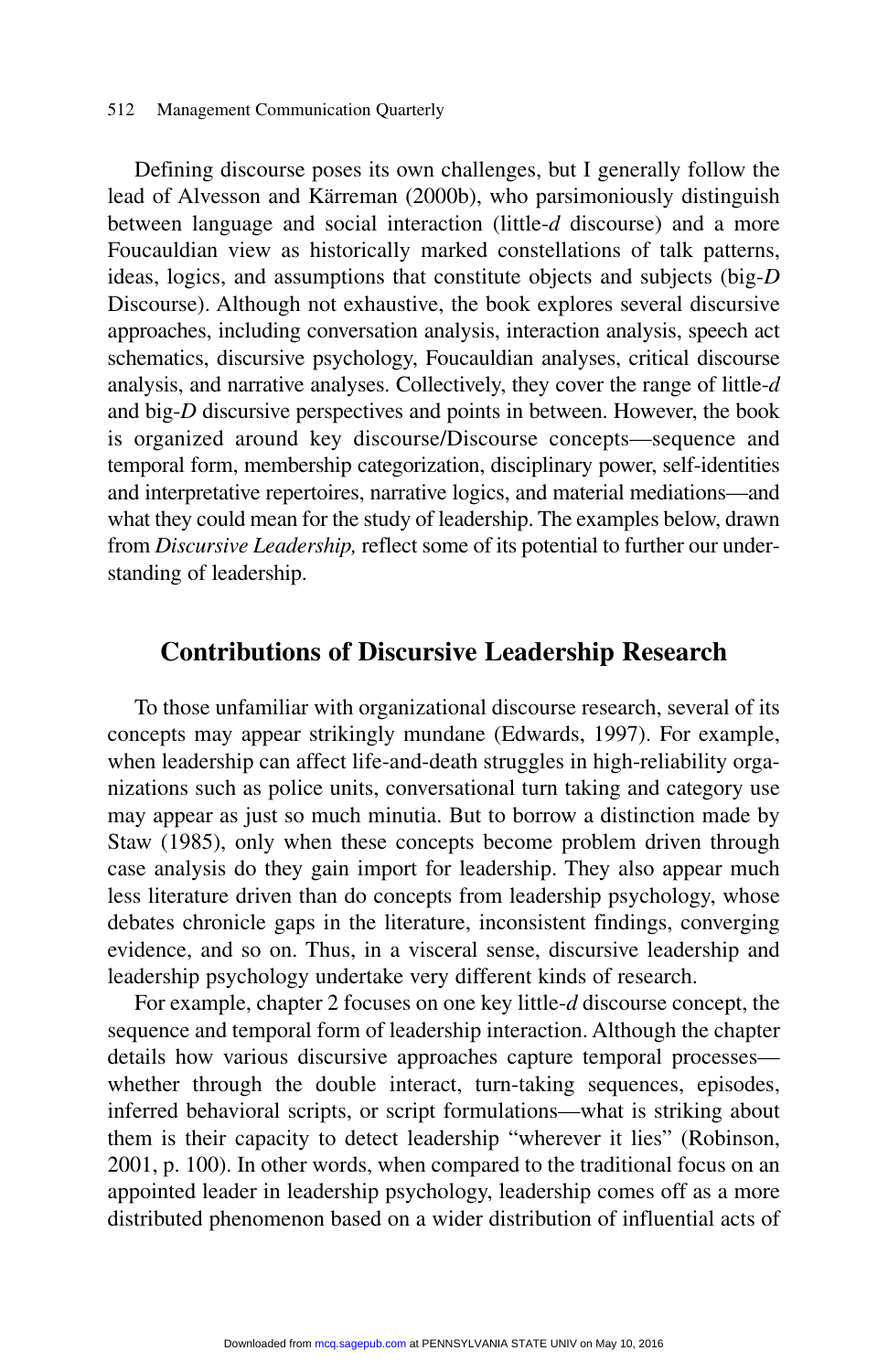organizing, which sequential processes more easily reveal. What is similarly striking is the manner in which leadership actors manifest what Sanders (2007) suggests is

a certain artfulness in the way speakers sequentially place and phrase what they say for the sake of being responsive to what has gone before, and as the same time anticipatory of fostering desired consequences for the ensuing interaction and for their presentation of self. (p. 169)

Schön's notion of problem setting (1983) thus reveals its hidden persuasive potential when leadership actors adeptly prefigure solutions through the constraints they build into definitions of the problem.

*Membership categorization* refers to the category-based interactional work of leadership actors as they make claims about the world or their actions accountable (Sacks, 1992). An examination of the little-*d* discourse of leadership actors in chapter 3 reveals that they are incessant category users whether they are coordinating organizational action, creating or invoking social and organizational roles and identities, relationally positioning themselves, engaging in sense making and social theorizing, setting and solving problems, or resolving contested problem formations. Interestingly, Bryman (2004) characterizes the popular view of leadership as the management of meaning as a "lofty and slightly nebulous" (p. 754) notion, divorced from mundane, immediate, instrumental, and material concerns and likely restricted to senior leaders charged with organizational change. However, an examination of almost any segment of leadership actors' discourse reveals not only continuous categorization work but its entrenchment in the mundane, immediate, instrumental, and material aspects of organizational life. Contra Bryman, a discursive view demonstrates how leadership actors in everyday situations routinely bring the management of meaning to life with a great deal of detail and specificity.

Moving to big-*D* Discourse in chapter 4, Foucault's work (1990, 1995) takes center stage because it has been used to critique performance management technologies, such as the performance appraisal (Townley, 1992, 1993). His theorizing of disciplinary power and technologies, such as the examination, exemplify the ways in which employees become knowable, calculable, and administrative objects subject to normalizing judgments (Miller & Rose, 1990). However, a look into leadership training and development reveals more recent performance management technologies in the form of 360 degree feedback (Church & Bracken, 1997; Funderburg & Levy, 1997) and executive coaching (Berglas, 2002; Kets de Vries, 2005)—and even greater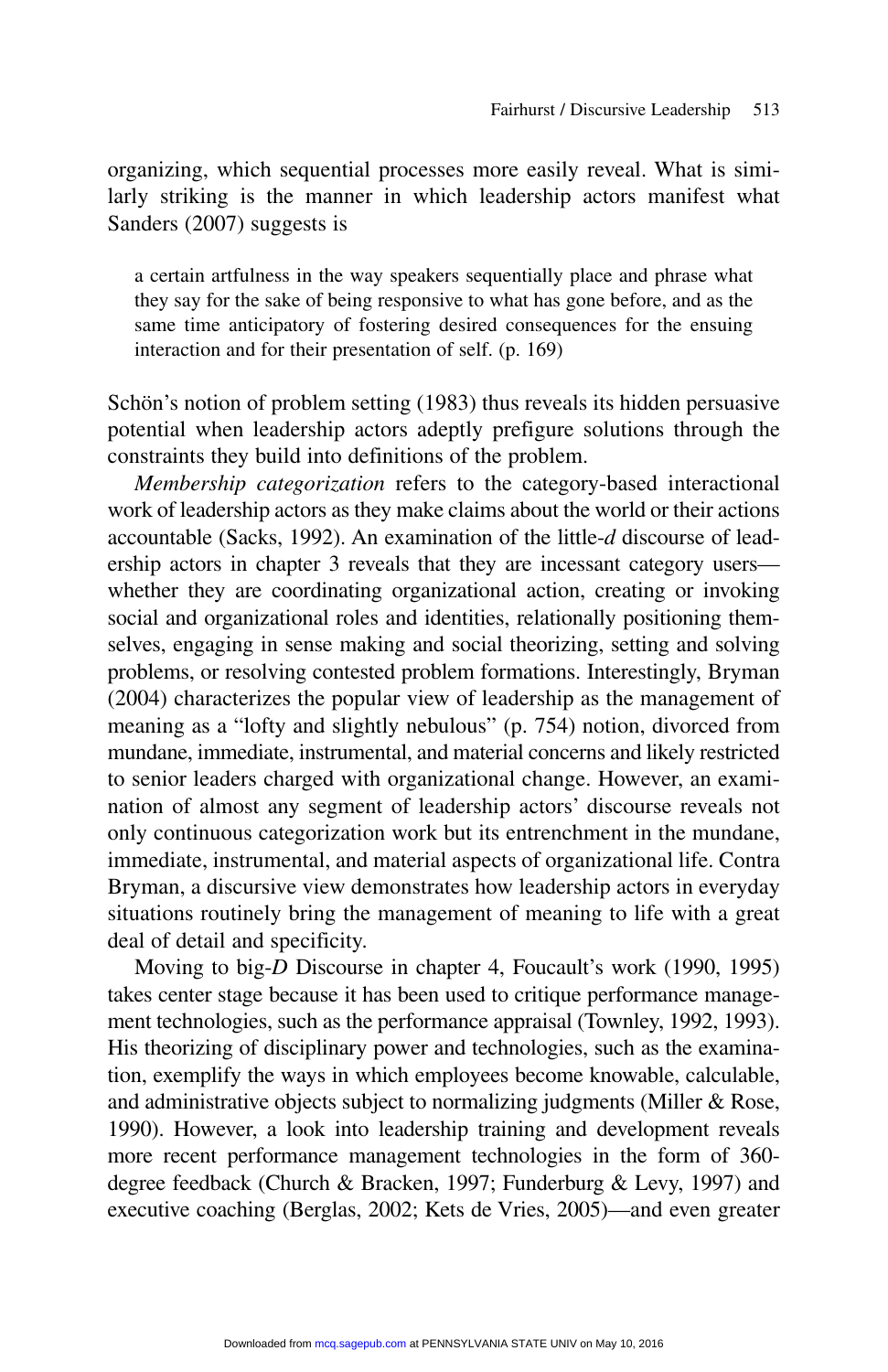relevance for Foucault's work. Like the appraisal, 360-degree feedback and executive coaching are emblematic of Foucault's panoptic power where leadership actors are permanently on show and open to examination—or at least they presume as much as they begin to discipline themselves in response to the collective gaze of their role set and the often-penetrating gaze of the executive coach. However, executive coaching adds Foucault's confessional technology to the examination. Although management sponsors the coach, the hope is that a close, trusting relationship will develop between coach and leader—somewhat similar to a psychotherapy relationship. The coach then attempts to transform an individual's leadership into a coaching Discourse where the truth is a formulation of both the leader's disclosures and the coach's interpretations.

Nowhere is this more prevalent than with the prime target of executive coaching Discourses—the alpha male leader, whose overwhelming dominance and penchant for masculine Discourses require intervention (Ludeman & Erlandson, 2007). For example, the alpha's resistance to change is putatively worn down by the coach's willingness to "hit him hard enough to hurt." Here the negative emotional responses of the alpha's role set—garnered in interviews, 360-degree feedback, and the appraisal—are finely calibrated when fed back to him. Writing in the *Harvard Business Review*, executive coaches Ludeman and Erlandson (2004) explain, "We regulate the level of pain, keeping it high enough to get their full attention but also presenting the changes as attainable" (p. 63). Such a statement strongly resonates with Foucault's discussion of the art of torture (1995), where specialized knowledge accrued to precisely measure and control the pain administered to the body so that the person being tortured does not die too quickly. Whereas pain is regulated and inflicted onto the body in the case of torture, it comes in calibrated emotional wallops to the psyche of the leader. Evocative of the forced confession at the end of a public torture, it is only after the alpha has been properly chastised that he is now positioned to realize, or avow, the consequences of his behavior. Foucault's Discourse and related concepts thus pull back the curtain of power underlying today's most popular leadership development technologies, revealing how leaders are situated to become passive receptors of meaning as much as they are its managers and transformative agents.

Also influenced by Foucault's work is Ashcraft and Mumby's examination (2004) of gendered identities within organizations, which has a number of implications for the leadership literature and its dividing practices (see chapter 5). For example, the executive coaching literature explicitly excludes the possibility of alpha female leaders. Even though they clearly exist in the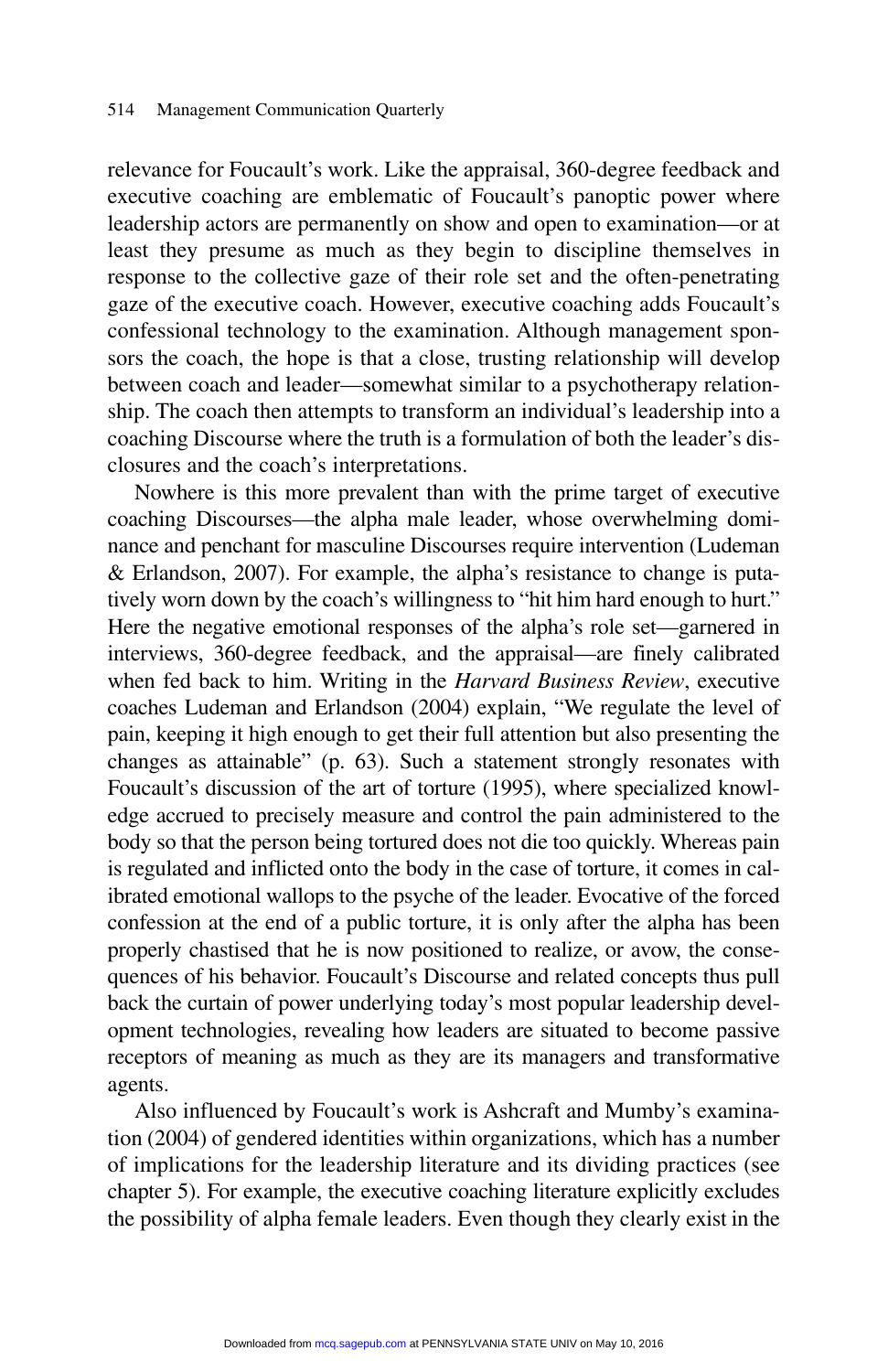animal world (from which the metaphor is drawn), female leaders apparently do not possess enough alpha-like characteristics (Ludeman & Erlandson, 2004, 2007). However, by excluding alpha females, masculinity becomes exclusive to men and exhaustive of what it means to be a senior leader. Similarly, the recent push toward authentic leadership (Avolio & Gardner, 2005; Gardner, Avolio, Luthans, May, & Walumbwa, 2005; Ilies, Morgeson, & Nahrgang, 2005) is grounded in Discourse that recommends that women leaders strive for relational authenticity. Eagly (2005) urges women leaders to scale back the extremes of their femininity and masculinity (to avoid pejorative labeling such as *bitch*, *dragon lady*, and so on) to not make the males around them uncomfortable or to hinder identification processes. Yet, such a recommendation begs the question, is there no authenticity for women leaders unless it conforms to male expectations? Understanding the intersection of gender and authentic leadership Discourses thus explains the power of these practices to divide and marginalize.

There is still much ground to cover regarding discursive views of leadership, especially when little-*d* discourse and big-*D* Discourse are studied together, such as in the narrative foundations of leader–member exchange (chapter 6) or when discourse and material forces and objects combine in hybrid forms and networks to produce attributions of charismatic leadership (chapter 7). However, enough of a case has been made for the kinds of research to which discursive leadership lays claim such that its theoretical differences with leadership psychology can now be clarified.

### **Key Differences Between Discursive Leadership and Leadership Psychology**

As Table 1 suggests, discursive leadership differs from leadership psychology in at least six ways: object of study, ontology, power, agency, analytic focus, and communication orientation. First, as an object of study, leadership psychology appears enamored with *mental theater*, a term used by Cronen (1995) to "get beneath and behind experience to fret out the connections among cognitions, emotions, and behaviors" (p. 29). As such, leadership psychologists are particularly fond of constructing causal models and analyzing a host of cognitive, affective, and conative variables affecting or being affected by leadership. Unfortunately, the only interaction studied is statistical (Hosking & Morley, 1991), and any sense of coordinated action or real experience is lost. By contrast, discourse analysts study discourse/Discourse in leader–member talk in interaction, interview discourse, and discursive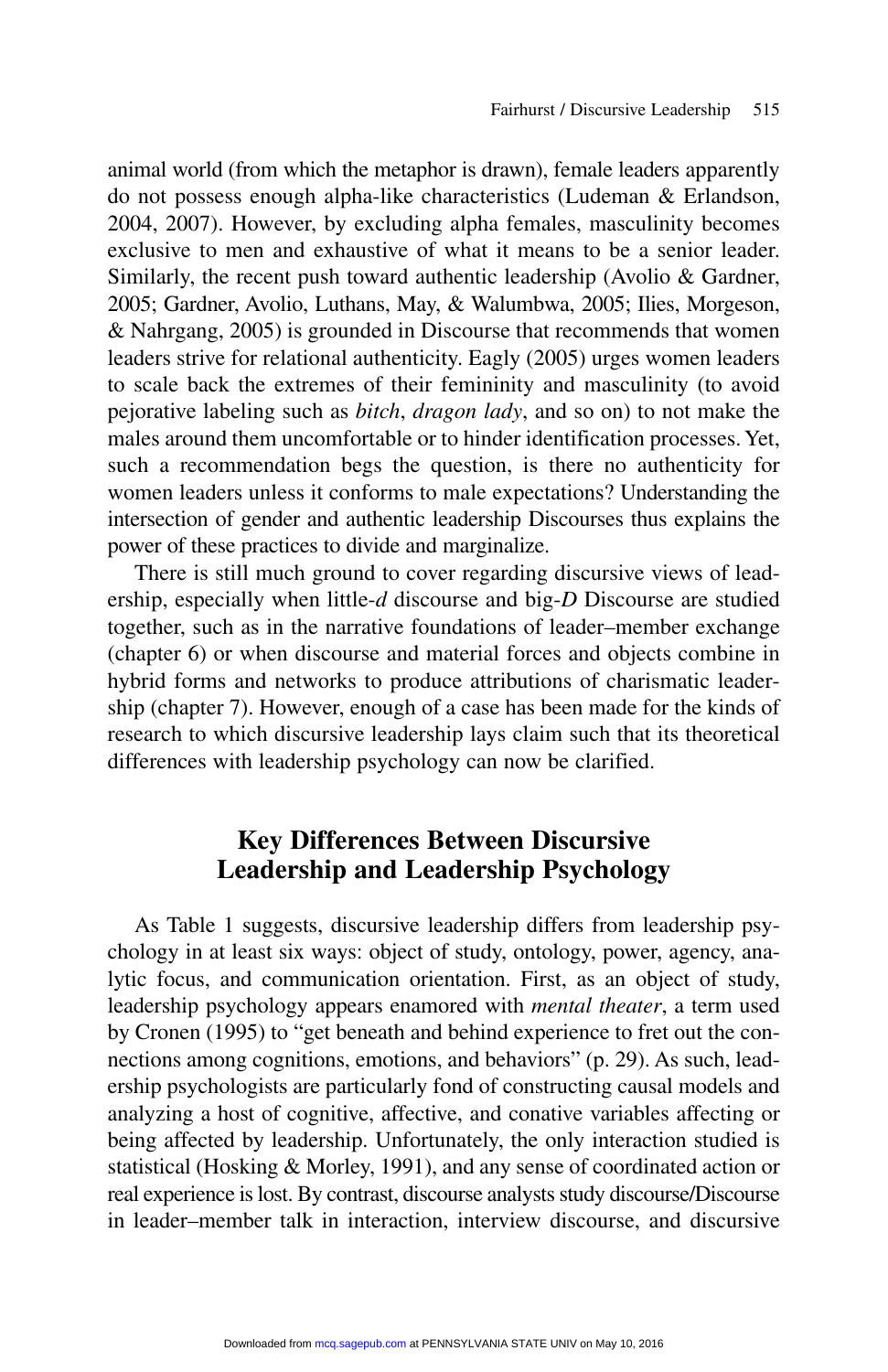|                 | Discursive Leadership                     | Leadership Psychology              |
|-----------------|-------------------------------------------|------------------------------------|
| Object of study | <b>Discourse</b>                          | Mental theater                     |
| Ontology        | Decentered subjects, thin actors          | Essences                           |
| Power           | Encompassing views<br>power and influence | Power and influence as<br>dualisms |
| Agency          | Reflexive agency                          | Untheorized/exaggerated agency     |
| Analytic focus  | Textual, contextual                       | Variable analytic                  |
| Communication   | Primary                                   | Secondary                          |

**Table 1 Key Differences Between Discursive and Psychological Lenses**

formations either as stand-alone systems of thought or in dialogically grounded communicative practices. Thus, discursive scholars are more likely to distinguish between the study of interaction process and reports (self-reports) of that process.

Second, leadership psychology theories embrace an ontology that essentializes leadership, locating it in the leader (e.g., early trait theories), the context (e.g., situational leadership theories, such as the Ohio State studies), or some combination (e.g., contingency approaches, such as when a strong leader and a crisis coincide; Grint, 2000). Discursive approaches reject the notion of essences to focus instead on socially constructed views of leadership with decentered subjects—or at the very least, "thin actors"—lacking a predefined model of what it means to be a human actor to understand the impact of discursive practices and cultural influences (Potter, 2003).

Third, in leadership psychology, power tends to be treated as a negative and repressive property exercised in a top-down fashion, whereas influence is uniquely cast as a positive process of asymmetric influence—often the very embodiment of the term *leadership* (Collinson, 2006). By contrast, discursive scholars tend toward a much more encompassing view of power and influence, one that likely integrates their various forms and conceives of them in both positive and negative terms. Foucault's more relational view of power (1990, 1995) is frequently the touchstone here.

Fourth, in leadership psychology theories, leaders are often untheorized as agents; thus, its research appears epiphenomenal with respect to the rest of the organizational sciences (Hosking, 1988). In effect, overriding relational concerns eclipse any link between leadership and influential acts of organizing. However, Gronn (2000) makes the case for exaggerated agency in leadership theory and research based on a pervasive sense of individualism and leader centrism throughout the leadership psychology literature.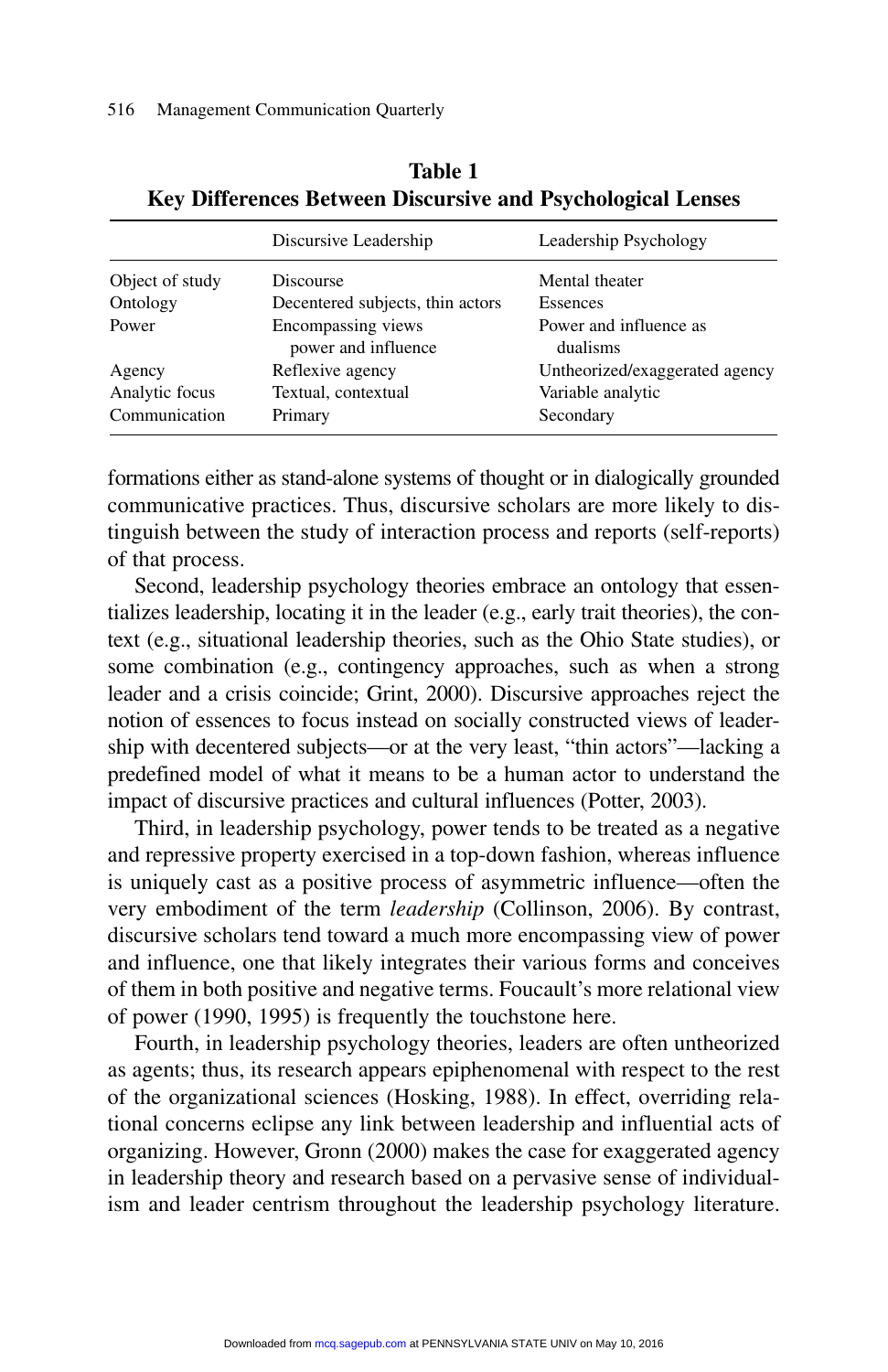Leadership is thus romanticized (Meindl, Ehrlich, & Dukerich, 1985), hero anointing (Yukl, 1999), and divorced from the tasks that they must complete (Robinson, 2001). By contrast, discursive approaches tend to emphasize the reflexive agency of leadership actors through their accounts and attributions (Garfinkel, 1967; Giddens, 1984). Their language use offers a window on human agency (Boden, 1994), although discursive theories vary in how much knowledgeability they attribute to leadership actors and discourse interlaces with the material to constrain human agency.

Fifth, leadership psychology's entrenchment in variable analytic research complements its essentializing theories in which it seeks to answer causeand-effect *why* questions concerning leadership. Unconcerned with the search for essences or causal connections among variables, discourse analysts instead want to know *how* a text functions pragmatically, *how* leadership is brought off in some here-and-now moment of localized interaction. In complementary fashion, Discourse analysts query, *what* kind of leadership are we talking about? What cultural forces at play define what leadership is and how it is to be performed in a particular social setting at a given historical moment (Biggart & Hamilton, 1987; du Gay & Salaman, 1996)? Both types of analysts reject prediction and control as key functions of theory while never viewing description as mere description or prelude to the real work of science. Without the immediate concern of building generalizable theory, discourse scholars embrace a thick description of the context, including immediate as well as cultural and political aspects.

Finally, leadership psychology has but a secondary interest in the social and communicative relative to its interest in individual cognitive operations. Indeed, communication matters only to the degree that actors can influence one another's cognitive operations (Cronen, 1995). However, communication is of primary interest to discursive leadership scholars, although interest in human interaction varies, as the distinction between discourse and Discourse suggests. Although there is much debate regarding the utility of the term *discourse* relative to *communication* (Jian, Schmisseur, & Fairhurst, in press), the latter is a key concern among many discourse analysts.

#### **Conclusion**

What can we learn from discursive leadership and its relationship to leadership psychology? First and foremost, discursive leadership and leadership psychology can inform each other. In leadership psychology, leadership becomes an analytical activity where leadership actors are likely to say and do things given the psychological characteristics they present in a situation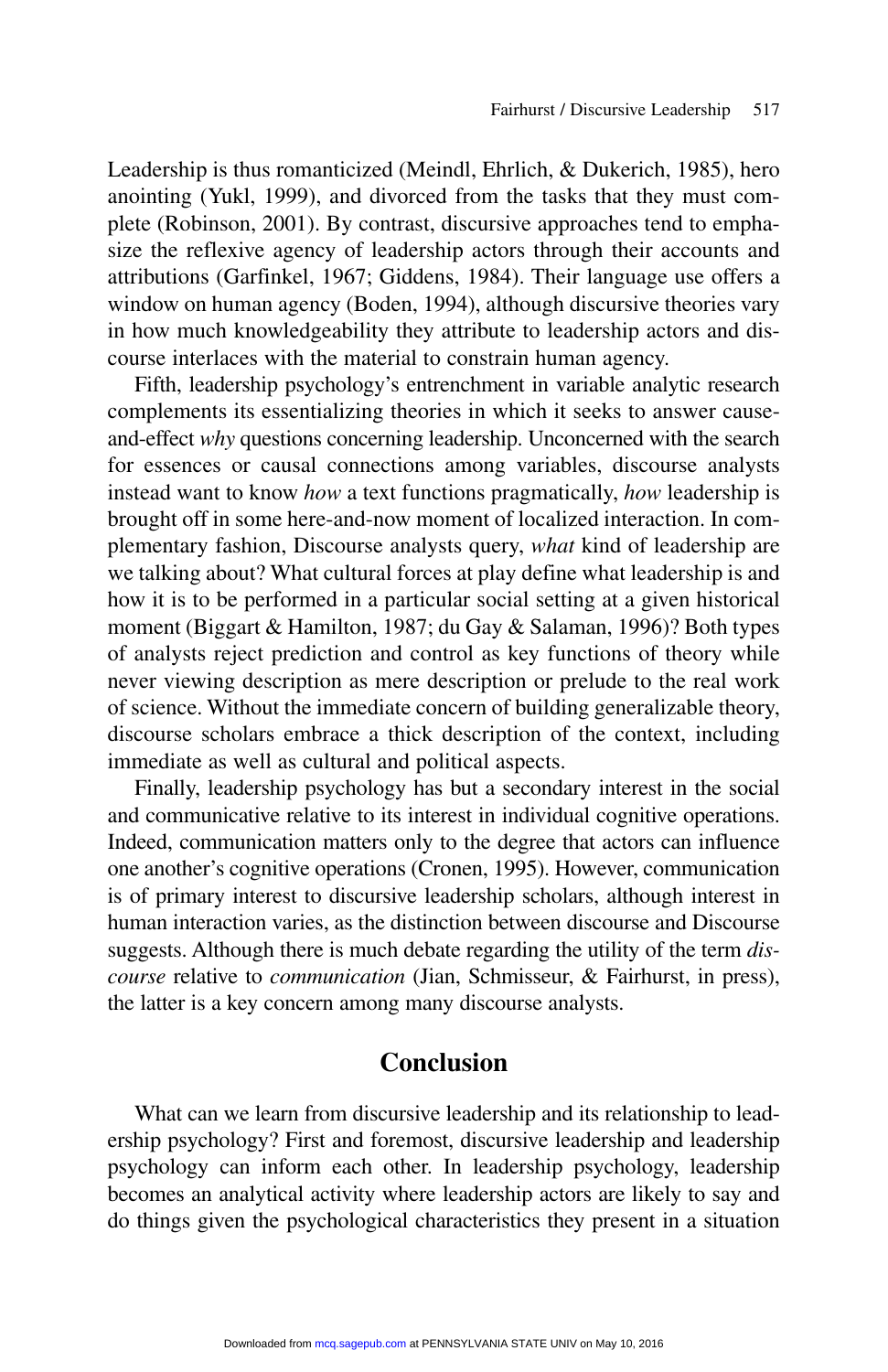and the way that they read such a situation (Grint, 2000; Shotter & Cunliffe, 2003). Although discursive scholars' perspectives favor the social and the communicative, the temporal and the evolving, and even the ethically infused and the morally infused, one cannot dismiss the individual and the analytical. As Albert et al. (1986) suggest, the goal here is that of holistic social theorizing, with intellectual schemes "specifically contoured to understanding an interconnected reality" (p. 15). Thus, as *Discursive Leadership* makes clear, neither discursive leadership nor leadership psychology is more or less scientific; the two are simply alternative co-constructing lenses with their own strengths and shortcomings.

Second, critical scholars' disdain for leadership is likely a disdain for leadership psychology; indeed, such critics may benefit from discursive leadership. Given their preference for understanding deep structures of power over relational approaches, they may overlook some of the more obvious dynamics of asymmetric or distributed-influence situations, such as actors' everyday social theorizing and attributions of leadership accorded to themselves or others (Zoller & Fairhurst, 2007) and more generally, the doing of leadership by actors in its name (Kelly et al., 2006). As long as the concept of leadership continues to be a part of members' methods, the concept deserves further study and not just as a whipping boy.

Finally, scholars outside discursive leadership and leadership psychology may simply believe that the study of leadership, like so many other scientific concepts, has run its course given the collaborative organizational forms and networks of globalized societies and information-intensive economies (Ashcraft, 2001; Ganesh et al., 2005; Parker et al., 2006). However, as Shamir notes in comments made by several leadership psychologists at the end of *Discursive Leadership*, the leadership myth has survived intact across societies and historical periods for thousands of years. Why should we not fully expect it to flexibly adapt itself to today's new organizational forms, which Child and McGrath (2001) observe are "intensely social" (p. 1138) and thus suggestive of leadership potential among all members of a collective? Wherever there is opportunity for power and influence—in new or traditional organizational forms, with individuals or groups, or with formal or emergent leaders—attributions of leadership are not just possible but likely. On the heels of such promise, discursive leadership has arrived.

#### **Note**

1. Some material in this article represents a condensed version of the contents of *Discursive Leadership: In Conversation With Leadership Psychology* (Fairhurst, 2007a).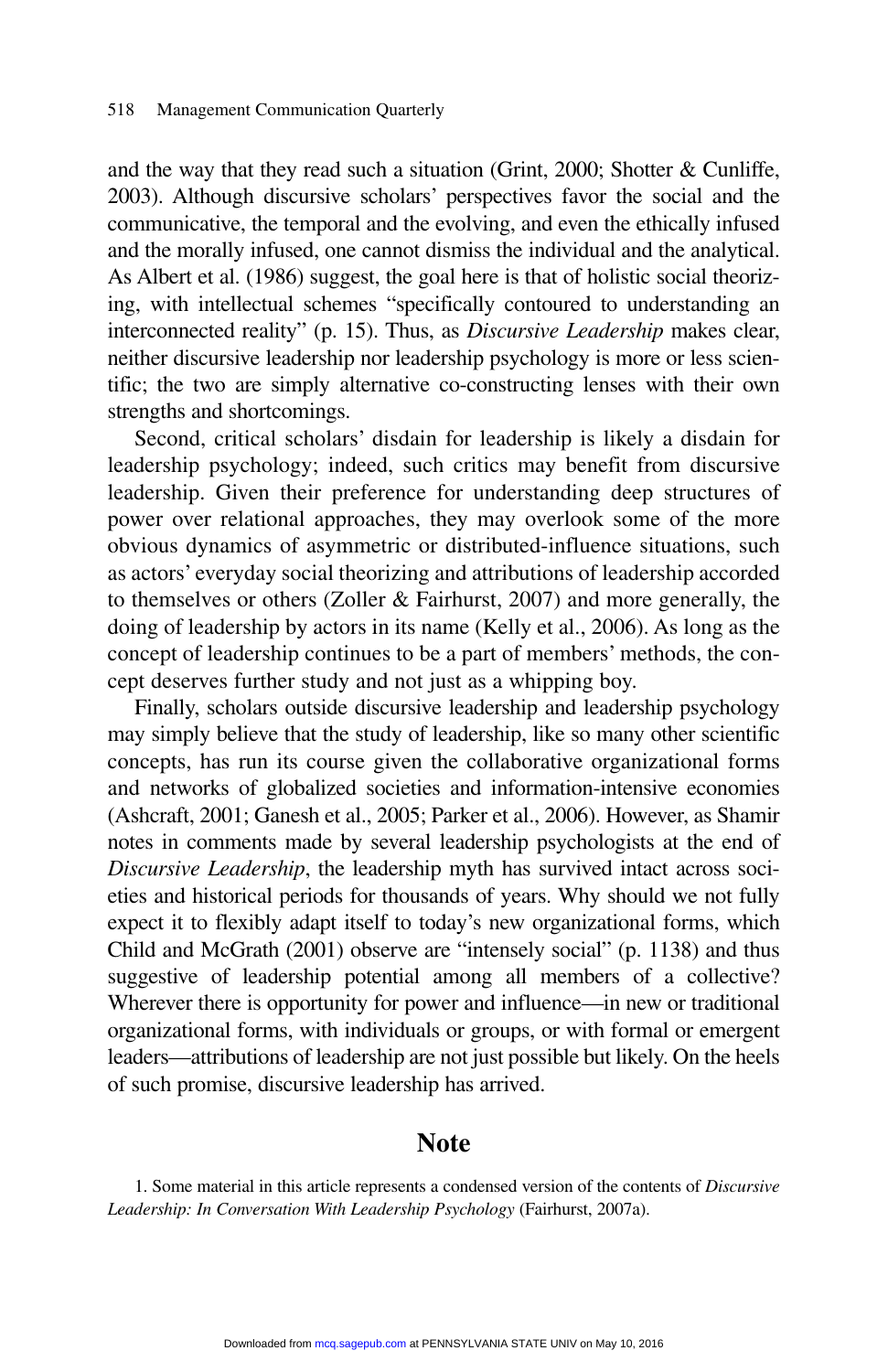#### **References**

- Albert, M., Cagan, L., Chomsky, N., Hahnel, R., King, M., Sargent, L., et al. (1986). *Liberating theory*. Boston: South End Press.
- Alvesson, M., & Kärreman, D. (2000a). Taking the linguistic turn in organizational research. *Journal of Applied Behavioral Science, 36*, 1125-1149.
- Alvesson, M., & Kärreman, D. (2000b). Varieties of discourse: On the study of organizations through discourse analysis. *Human Relations, 53*, 1125-1149.
- Alvesson, M., & Sveningsson, S. (2003). The great disappearing act: Difficulties in doing "leadership." *Leadership Quarterly, 14*, 359-381.
- Ashcraft, K. L. (2001). Organized dissonance: Feminist bureaucracy in hybrid form. *Academy of Management Journal, 44*, 1301-1322.
- Ashcraft, K. L., & Mumby, D. K. (2004). *Reworking gender: A feminist communicology of organizations*. Thousand Oaks, CA: Sage.
- Avolio, B. J., & Gardner, W. L. (2005). Authentic leadership development: Getting to the root of positive forms of leadership. *Leadership Quarterly, 16*, 315-338.
- Barge, J. K. (2004). Reflexivity and managerial practice. *Communication Monographs, 71*, 70-96.
- Bass, B. M. (1981). *Stogdill's handbook of leadership*. New York: Free Press.
- Berglas, S. (2002, June). The very real dangers of executive coaching. *Harvard Business Review,* pp. 3-8.
- Biggart, N. W., & Hamilton, G. G. (1987). An institutional theory of leadership. *Journal of Applied Behavioral Science, 23*, 429-442.
- Boden, D. (1994). *The business of talk: Organizations in action*. Cambridge, UK: Polity.
- Bryman, A. (2004). Qualitative research on leadership: A critical but appreciative review. *Leadership Quarterly, 15*, 729-770.
- Child, J., & McGrath, R. G. (2001). Organizations unfettered: Organizational form in an information-intensive economy. *Academy of Management Journal, 44*, 1135-1148.
- Church, A. H., & Bracken, D. W. (1997). Advancing the state of the art 360-degree feedback. *Group and Organization Management, 22*, 149-161.
- Collinson, D. L. (2005). Dialectics of leadership. *Human Relations, 58*, 1419-1442.
- Collinson, D. L. (2006). Rethinking followership: A post-structuralist analysis of follower identities. *Leadership Quarterly, 17*, 179-189.
- Cooren, F. (Ed.). (2007). *Interacting and organizing: Analyses of a board meeting*. Mahwah, NJ: Lawrence Erlbaum.
- Cronen, V. E. (1995). Coordinated management of meaning: The consequentiality of communication and the recapturing of experience. In S. J. Sigman (Ed.), *The consequentiality of communication* (pp. 17-65). Hillsdale, NJ: Lawrence Erlbaum.
- Cunliffe, A. L. (2001). Managers as practical authors: Reconstructing our understanding of managerial practice. *Journal of Management Studies, 38*, 350-371.
- du Gay, P., & Salaman, G. (1996). The conduct of management and the management of conduct: Contemporary managerial discourse and the constitution of the "competent manager." *Journal of Management Studies, 33*, 263-282.
- Eagly, A. H. (2005). Achieving relational authenticity in leadership: Does gender matter? *Leadership Quarterly, 16*, 459-474.
- Edwards, D. (1997). *Discourse and cognition*. London: Sage.
- Fairhurst, G. (2001). Dualisms in leadership research. In F. M. Jablin & L. L. Putnam (Eds.), *The new handbook of organizational communication* (pp. 379-439). Newbury Park, CA: Sage.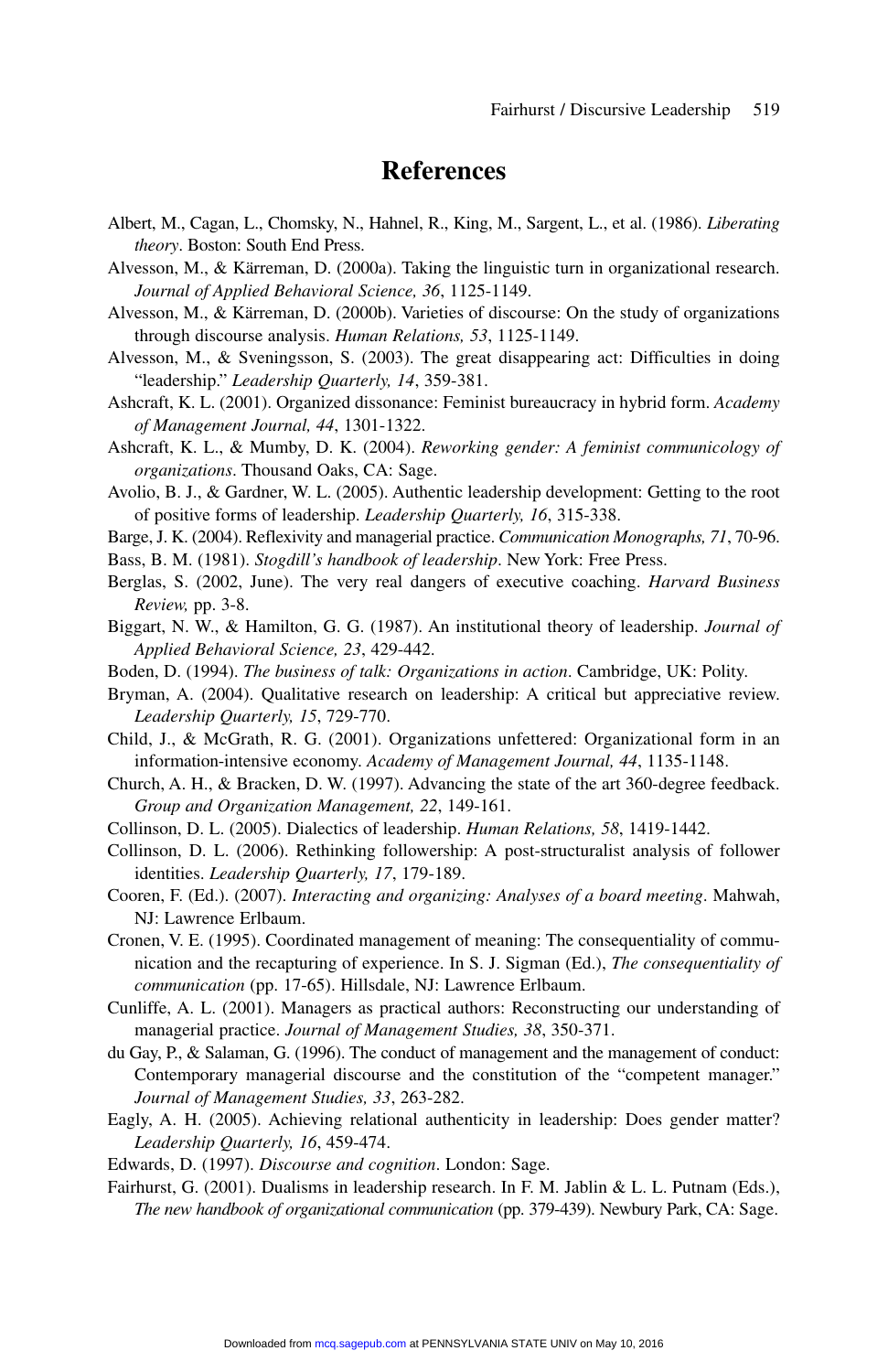- Fairhurst, G. T. (2007a). *Discursive leadership: In conversation with leadership psychology*. Thousand Oaks, CA: Sage.
- Fairhurst, G. T. (2007b). Liberating leadership in *Corporation after Mr. Sam*: A response. In F. Cooren (Eds.), *Interacting and organizing: Analyses of a board meeting* (pp. 53-71). Mahwah, NJ: Lawrence Erlbaum.
- Foucault, M. (1990). *The history of sexuality: Volume 1*. New York: Vintage / Random House.

Foucault, M. (1995). *Discipline and punish*. New York: Vintage / Random House.

- Funderburg, S. A., & Levy, P. E. (1997). The influence of individual and contextual variables on 360-degree feedback system attitudes. *Group and Organization Management, 22*, 210-235.
- Ganesh, S., Zoller, H. M., & Cheney, C. (2005). Transforming resistance: Critical organizational communication meets globalization from below. *Communication Monographs, 72*, 169-191.
- Gardner, W. L., Avolio, B. J., Luthans, F., May, D. R., & Walumbwa, F. (2005). "Can you see the real me?" A self-based model of authentic leader and follower development. *Leadership Quarterly, 16*, 343-372.
- Garfinkel, H. (1967). *Studies in ethnomethodology*. Englewood Cliffs, NJ: Prentice Hall.
- Giddens, A. (1984). *The constitution of society*. Berkeley: University of California Press.

Grint, K. (2000). *The arts of leadership*. Oxford, UK: Oxford University Press.

- Gronn, P. (2000). Distributed properties: A new architecture for leadership. *Educational Management and Administration, 28*, 317-338.
- Gronn, P. (2002). Distributed leadership as a unit of analysis. *Leadership Quarterly, 13*, 423-451.
- Hardy, C., & Clegg, S. R. (1996). Some dare call it power. In S. R. Clegg, C. Hardy, & W. R. Nord (Eds.), *Handbook of organization studies* (pp. 622-641). London: Sage.
- Hosking, D. M. (1988). Organizing, leadership and skilful process. *Journal of Management Studies, 25*, 147-166.
- Hosking, D. M., & Morley, I. E. (1991). *A social psychology of organizing: People, processes, and contexts*. New York: Harvester/Wheatsheaf.
- House, R. J., & Aditya, R. N. (1997). The social scientific study of leadership: *Quo vadis? Journal of Management, 23*, 409-473.
- Ilies, R., Morgeson, F. P., & Nahrgang, J. D. (2005). Authentic leadership and eudaemonic well-being: Understanding leader-follower outcomes. *Leadership Quarterly, 16*, 373-394.
- Jablin, F. M., & Putnam, L. L. (Eds.). (2000). *New handbook of organizational communication: Advances in theory, research, and methods*. Thousand Oaks, CA: Sage.
- Jablin, F. M., Putnam, L. L., Roberts, K., & Porter, L. (Eds.). (1987). *Handbook of organizational communication: An interdisciplinary perspective*. Thousand Oaks, CA: Sage.
- Jian, G., Schmisseur, A., & Fairhurst, G. T. (in press). Organizational discourse and communication: The progeny of Proteus. *Discourse & Communication*.
- Kelly, S., White, M. I., Martin, D., & Rouncefield, M. (2006). Leadership refrains: Patterns of leadership. *Leadership, 2*, 181-201.
- Kets de Vries, M. F. R. (2005). Leadership group coaching in action: The Zen of creating high performance teams. *Academy of Management Executive, 19*, 61-76.
- Ludeman, K., & Erlandson, E. (2004, May). Coaching the alpha male. *Harvard Business Review,* pp. 58-67.
- Ludeman, K., & Erlandson, E. (2007, Spring). Channeling alpha male leaders. *Leader to Leader,* pp. 38-44.
- Meindl, J. R. (1993). Reinventing leadership: A radical, social psychological approach. In J. K. Munighan (Eds.), *Social psychology in organizations: Advances in theory and research* (pp. 89-118). Englewood Cliffs, NJ: Prentice Hall.